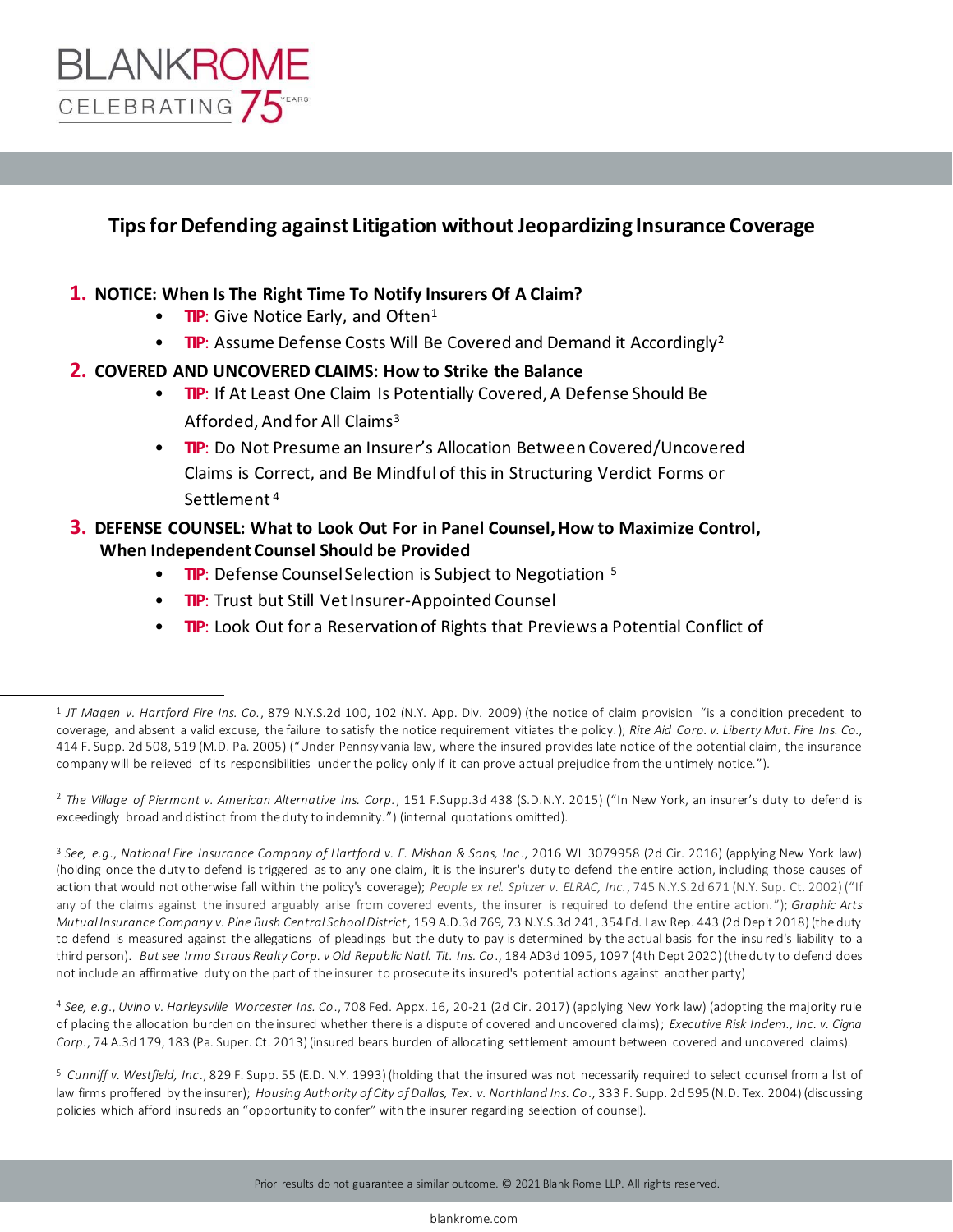## **BLANKROME**

Interest and Right to Independent Counsel<sup>6</sup>

- **4. COOPERATION: What Obligations Do You And Your Defense Counsel Have To Share Information With The Insurer?**
	- **TIP:** Do Not Presume a Defending-Insurer Is Entitled to Know Everything<sup>7</sup>
	- **TIP**: Do Not Presume That What You Share With Your Insurer is Protected from Disclosure in Discovery<sup>8</sup>
	- **TIP:** Do Not Presume that Insurer "Litigation Guidelines" are the "Bible"<sup>9</sup>
- **5. SETTLEMENT: Who Plays What Role in Negotiations, How to Maximize Control, What to Do When Strategy Diverges** 
	- **TIP**: Do Not Forget to Involve the Insurer in All Communications Regarding Settlement<sup>10</sup>
	- **TIP**: Do Not Lose Your Leverage in Coverage Negotiations by Settling a Claim "Within Limits" Before the Insurer Has Agreed to Pay

<sup>7</sup> An insured is only required to provide information to a carrier that is material and relevant to the investigation or settlement of a claim. *See V.M.V. Management Co., Inc. v. Peerless Ins.*, 15 A.D.3d 647 (2d Dep't 2005) ("the [insurer] failed to show that certain documents which were not produced were material and relevant to the investigation or settlement of this claim. "). "[W]hen evaluating an insurer's rights to investigation [sic] of a claim, the insurer's rights tend to be measured by 'reasonableness,' with the courts attempting to balance the insurer's legitimate interest in ascertaining the validity and extent of the claim against the insured's ... rights to both privacy and prompt payment of sums due under the terms of the contract." *Id.* "[T]he duty of an insured under the cooperation clause of [an insurance policy] is satisfied by substantial compliance." *Avarello v. State Farm and Cas. Co.*, 208 A.D.2d 483 (2d Dep't 1994); *SCW West LLC v. Westport Ins. Co.*, 856 F.Supp.2d 514 (E.D.N.Y. 2012) (cooperation by the insured may be excused as a matter of law if it is improperly demanded); *Acquista v. New York Life Ins. Co.*, 285 A.D.2d 73 (1st Dep't 2001) (rejecting insurer's motion to dismiss bad faith claim when complaint alleged pattern by insurer of avo iding the claim by making multiple requests for additional documentation).

<sup>8</sup> *Amac. Assur. Corp. v. Countrywide Home Loans, Inc.*, 57 N.E.3d 616 (N.Y. 2016) ("We conclude that the policy reasons for keeping the litigation limitation on the common interest doctrine outweigh any purported justification for doing away with it, and therefore maintain the narrow construction that New York courts have traditionally applied.").

<sup>9</sup> *SCW West LLC v. Westport Ins. Co.*, 856 F.Supp.2d 514 (E.D.N.Y. 2012) ("Cooperation by the insured may be excused as a matter of law if it is improperly demanded."); *Ladner v. American Home Assur*., 201 A.D.2d 302, 304, 607 N.Y.S.2d 296 (1st Dept. 1994) ("When a conflict of interest exists between an insured and the insurer which is obligated to defend, the remedy is to permit the insured to select defense counsel, with the reasonable cost of the defense to be borne by the insurer.").

<sup>6</sup> *See generally Pub. Serv. Mut. Ins. Co. v. Goldfarb*, 53 N.Y.2d 392, 401-02, 425 N.E.2d 810, 815 (NY 1981) (conflict of interest entitles insured to independent counsel of its choosing paid for by the insurer); *Elacqua v. Physicians' Reciprocal Insurers*, 52 A.D.3d 886, 888-89, 860 N.Y.S.2d 229, 232 (3rd Dep't 2008) (holding insurer has an affirmative duty to inform insured of right to direct counsel and ruling failure to do so a deceptive business practice in violation of GBL § 349), *compare with Sumo Container Station, Inc. v. Evans, Orr, Pacelli, Norton & Laffan, P.C*., 278 A.D.2d 169, 170, 719 N.Y.S.2d 223, 224 (1st Dep't 2000) (commenting that cases cited by appellant due not impose an affirmative duty on insurer to advise of right to choose counsel). *See also QBE Ins. v. Jinx*, 22 N.Y.3d at 1110 (Pigott J. Dissenting) (stating in dicta that insurer has an obligation to inform insured and citing to *Elacqua*, but failing to discuss *Sumo* or any other supporting authority); *Great American Insurance Company v. Houlihan Lawrence, Inc*., 449 F. Supp. 3d 354 (S.D. N.Y. 2020) (an insurer's reservation of rights does not automatically give the insured representation of its choice at the insurer's expense); *Vanguard Ins. Co. v. Guagenti*, 157 Misc. 2d 900, 599 N.Y.S.2d 215 (Sup 1993) (insured entitled to independent counsel where the insurer conceded in its reservation of rights that it intended to investigate and if possible avoid coverage on the basis that the insured acted intentionally).

<sup>10</sup> *See, e.g*., *State Farm Auto. Ins. Co. v. Blanco*, 208 A.D.2d 933, 617 N.Y.S.2d 898 (2d Dep't 1994) (holding where a liability policy expressly requires the insurer's prior consent to any settlement by the insured with a tortfeasor, failure of the insured to obtain suc h prior consent from the insurer constitutes a breach of a condition of the insurance and disqualifies the insured from availing himself of the pertinent benefits of the policy).